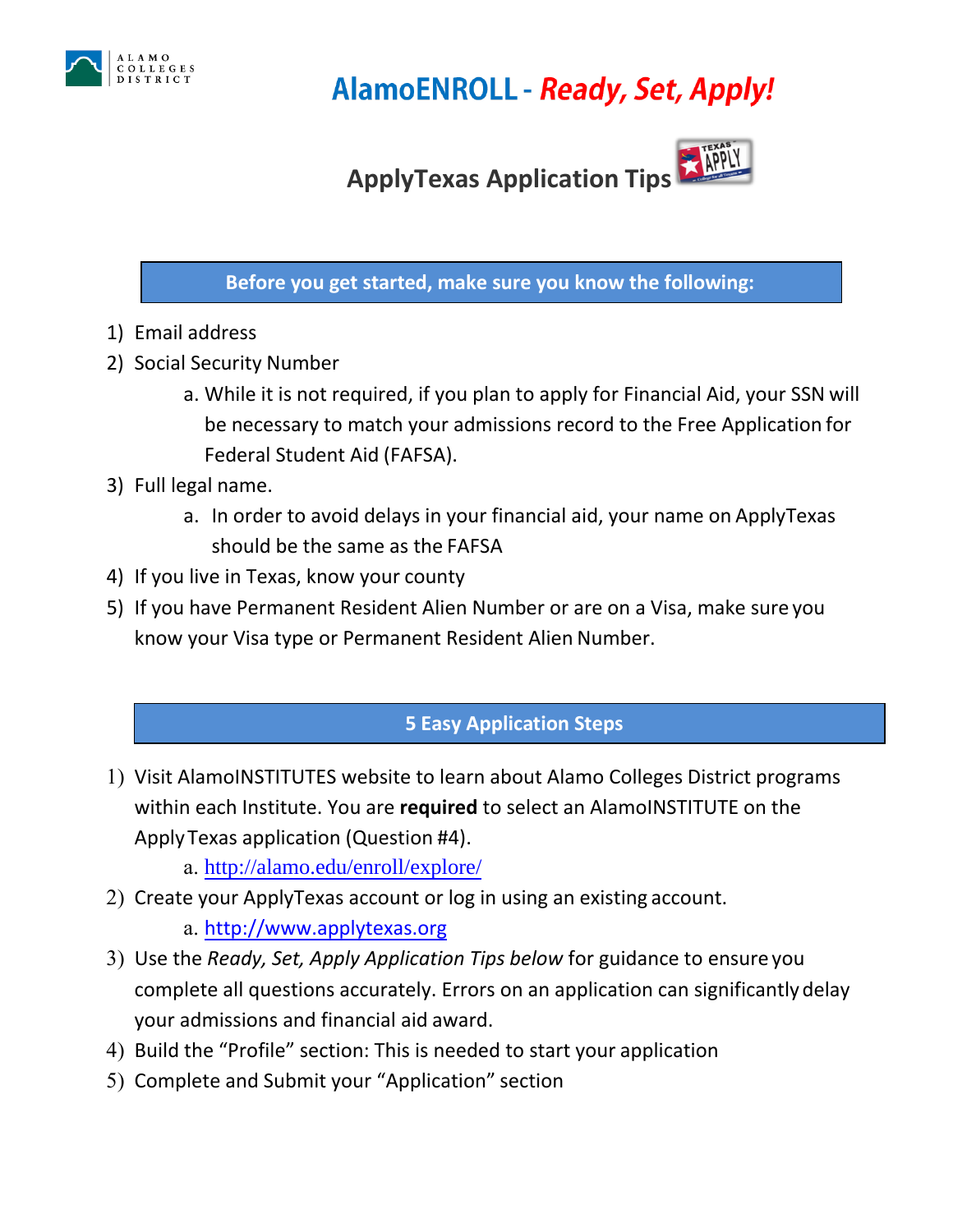## **Ready, Set, Apply - Application Tips**

- **1) Create your ApplyTexas account or log in using an existing account.**
	- a. [www.applytexas.org](http://www.applytexas.org/)
- **2) "Profile" section: This is needed to start your application**
	- a. **"My Applications" Section:** Click on "Start a New Blank Application" to "Create a new 2 year college admissions application"
- **3) "Getting ready to start your application" section:**
	- a. Select your **Semester of Entry**
	- b. Select **First Choice School**: This is where you will select your **AlamoINSTITUTE**, you will selectyour major on the next page. If you are still deciding on a career interest area, select "Creative and Communication Arts"



#### c. Select **Major**

- i. If you are still deciding on a major, select "Liberal Arts, AA" in the Creative and Communication Arts Institute
- ii. If you do not find your major, go back and change your Institute in the "Select First Choice School"

| Major:                                      |
|---------------------------------------------|
| Select your Major                           |
| <b>Select your Major</b>                    |
| Art - PreMajor                              |
| Dance - PreMajor                            |
| Digital Art and Media - PreMajor            |
| Drama - PreMajor                            |
| Dual Credit                                 |
| Dual Credit Home-Schooled                   |
| Dual Credit Private School                  |
| English - PreMajor                          |
| History - PreMajor                          |
| Humanities - PreMajor                       |
| Journalism (Mass Communications) - PreMaior |

#### **4) "Biographical Information" section:**

a. The Social Security Number (SSN) is not required for the application and is optional, but it is recommended. **The SSN is REQUIRED if applying for Financial Aid.**

#### **5)** *"***Educational background***"* **section:**

- a. Utilize the "Find your High School" button to select your high school.
- b. If your high school does not appear, select "School Not Found"
	- i. Be sure to include your graduation date.
- c. Add all colleges previously or currently attending (including Dual Credit)